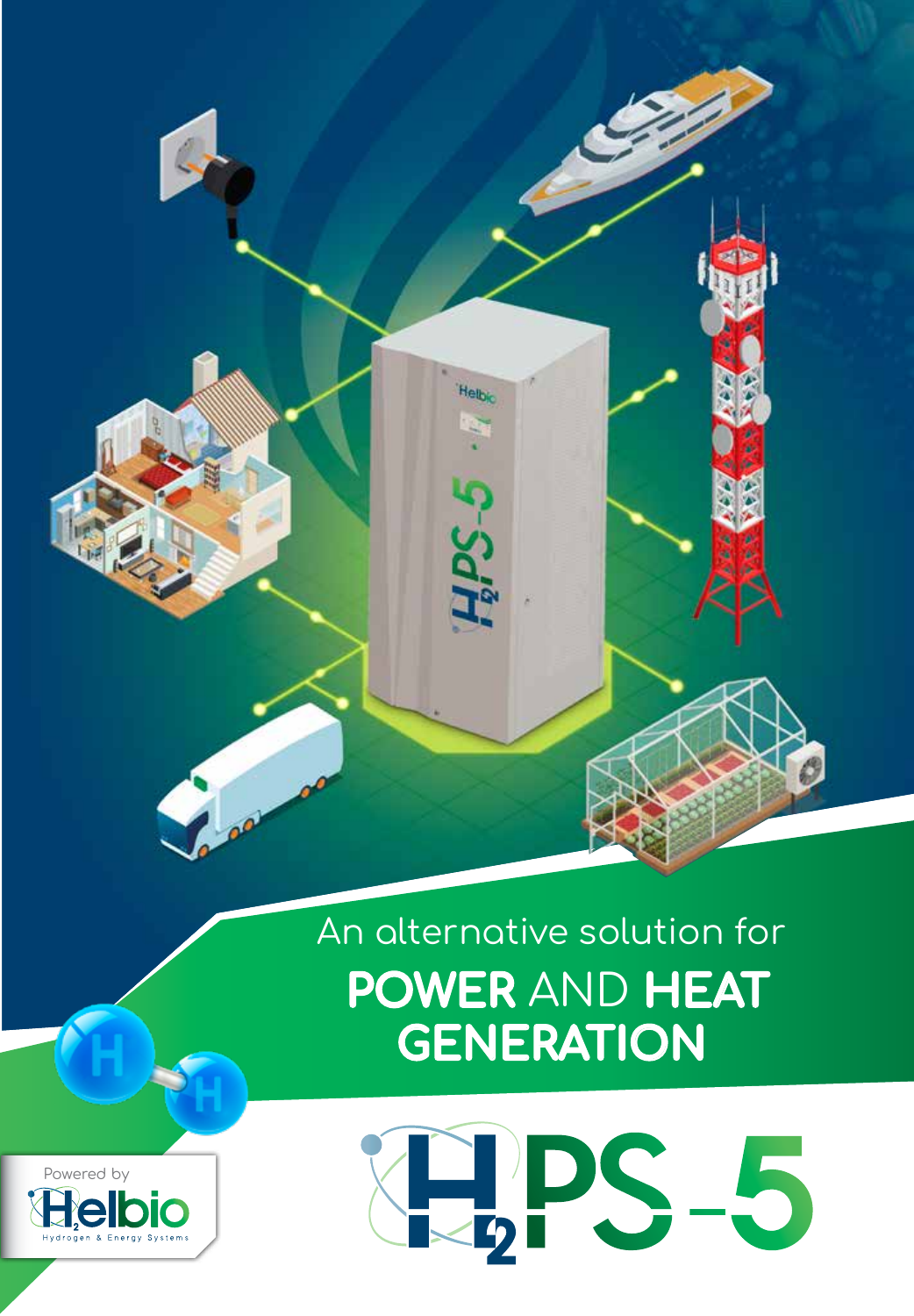**HE PRODUCT** 

**H<sub>2</sub>PS-5** is a Combined Heat & Power (CHP) system. It has a capacity of 5 kW electric power, while in the combined heat and power (CHP) mode, it can also produce up to 7 kW thermal energy in the form of hot water. The system is **multi-fuel fed**, i.e. it can operate with either Natural Gas, Propane/LPG or Biogas, converting it to electrical power through an intermediate production of hydrogen using a Proton Exchange Membrane Fuel Cell (PEM-FC).

The unit is equipped with a power management system delivering electrical energy in the required form (DC or AC, grid connected or stand-alone), depending on the application. It has the ability to operate in the range of 40-100% of its nominal capacity. Its maximum electrical efficiency is greater than 35% (based on LHV), while total efficiency exceeds 85%.

#### The integrated system consists of the following sub-units:

**Fuel processor/hydrogen production unit**, where hydrogen production takes place via the reformation of the feeding fuel

///////

- *i***:** Low temperature PEM fuel cell stack, where power production takes place using the produced hydrogen from the fuel processor
- *<b>Example 18 Batteries and electronic power management systems,* where the excess produced power is managed
- **Properties:** Control system, capable to control the unit and to achieve proper, smooth and safe operation of the H<sub>2</sub>PS-5





*Process Flow Diagram (Fuel steam reforming with LT PEM fuel cell)*

### COMPARE WITH OTHER SYSTEMS

Currently, gensets serve the market of decentralized power production, however they present significantly lower efficiency compared to **H<sub>2</sub>PS-5** and possess a high environmental impact.

|                                         | <b>Electrical</b><br>Efficiency (%) | Fuel Cost*<br>E/kWh | $CO2$ equivalent<br>(kg CO <sub>2</sub> produced/kWh) | <b>NO<sub>x</sub></b> | <b>HC</b><br>$(g/kWh)$ $(g/kWh)$ $(g/kWh)$ | C <sub>O</sub> x | <b>PM</b><br>(a/kWh) | S0x<br>(a/kWh) |
|-----------------------------------------|-------------------------------------|---------------------|-------------------------------------------------------|-----------------------|--------------------------------------------|------------------|----------------------|----------------|
| $H2PS-5$                                | 35                                  | 0.26                | 0.76                                                  | 0.004                 | 0.04                                       | 0.3              | N/A                  |                |
| <b>Conventional Diesel</b><br>Generator | 16                                  | 0.58                | 2.57                                                  |                       | 7.5                                        | 8.0              | 0.4                  | 0.17           |

*Comparison between* **H2 PS-5** *and a 5kW diesel generator*

*\* based on Greek market prices (10/2018). Propane as a feeding fuel for* **H2 PS-5**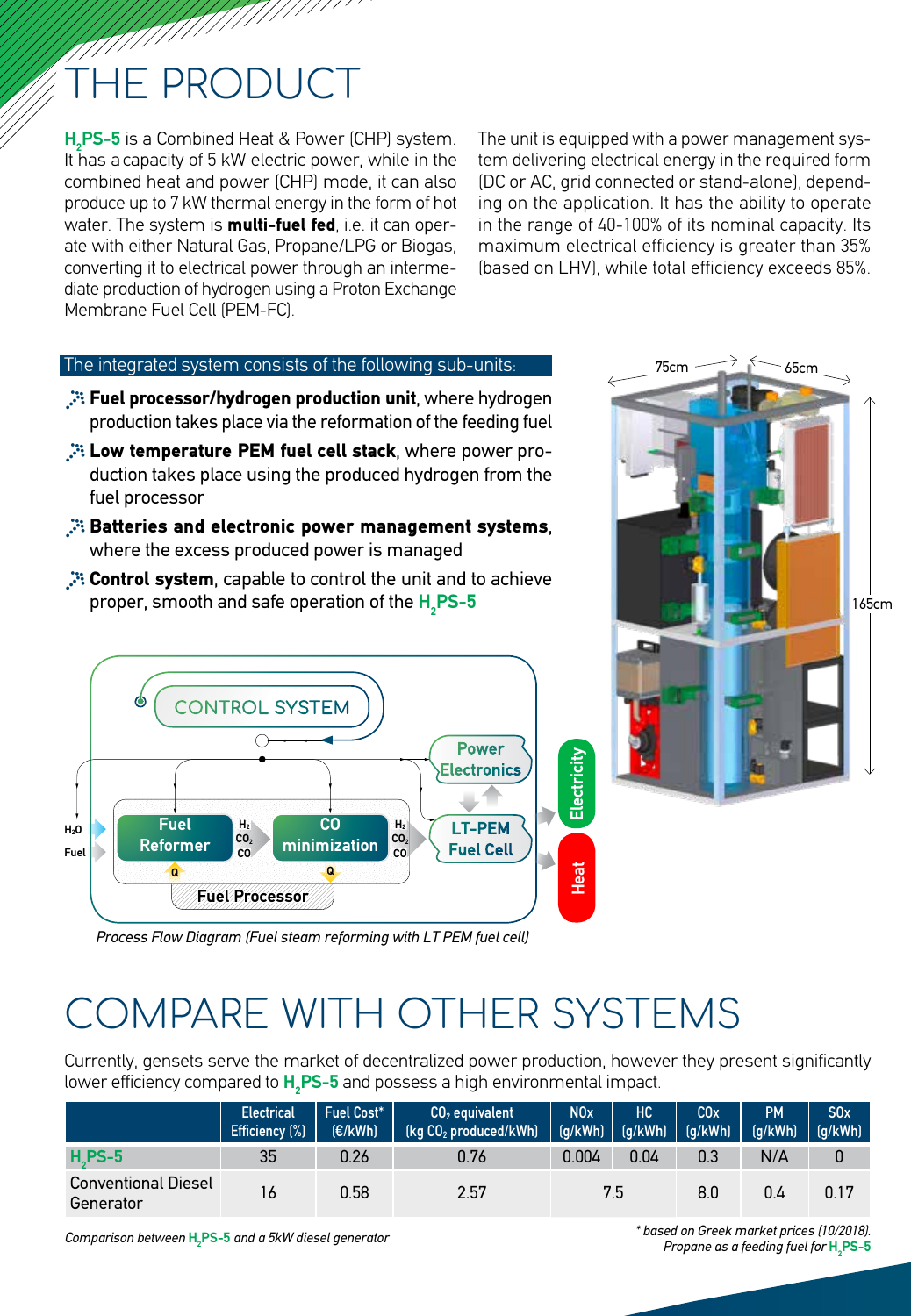## TECHNOLOGY

Helbio's technology is based on proprietary and patented reactor catalyst configurations for reformation processes. The reactor configurations utilize the concept of the Heat Integrated Wall Reactor which offers very rapid heat exchange characteristics.

**H<sub>2</sub>PS-5** uses a PEM Fuel Cell coupled with a fuel processor based on the fed fuel steam reforming.

The system comprises a fuel processing and a power generation step.



## SYSTEM CHARACTERISTICS

|                                                  | <b>TECHNOLOGY</b>                               |                                        |
|--------------------------------------------------|-------------------------------------------------|----------------------------------------|
|                                                  | <b>Reformer</b> Steam Reforming                 |                                        |
|                                                  | Water Gas Shift High and Low temperature        |                                        |
|                                                  | <b>CO minimization</b> Selective CO methanation |                                        |
| Hydrogen quality Reformate                       |                                                 |                                        |
|                                                  | <b>SPECIFICATIONS</b>                           |                                        |
|                                                  | Feeding Fuel Natural Gas, LPG/Propane, Biogas   |                                        |
| <b>Energy Production</b> $5$ kWe + 7 kWth        |                                                 |                                        |
| Max Electrical Efficiency $>35\%$ (based on LHV) |                                                 |                                        |
| Max Thermal Efficiency $>$ 50% (based on LHV)    |                                                 |                                        |
| <b>Power Characteristics</b> 48 VDC *            |                                                 |                                        |
| <b>Operating Range Capacity</b> 40-100%          |                                                 |                                        |
|                                                  | Dimensions (LxWxH) 0.65 m x 0.75 m x 1.65 m     |                                        |
|                                                  | Weight $\sim$ 200 Kg                            |                                        |
|                                                  |                                                 | *Other voltages available upon request |
|                                                  |                                                 |                                        |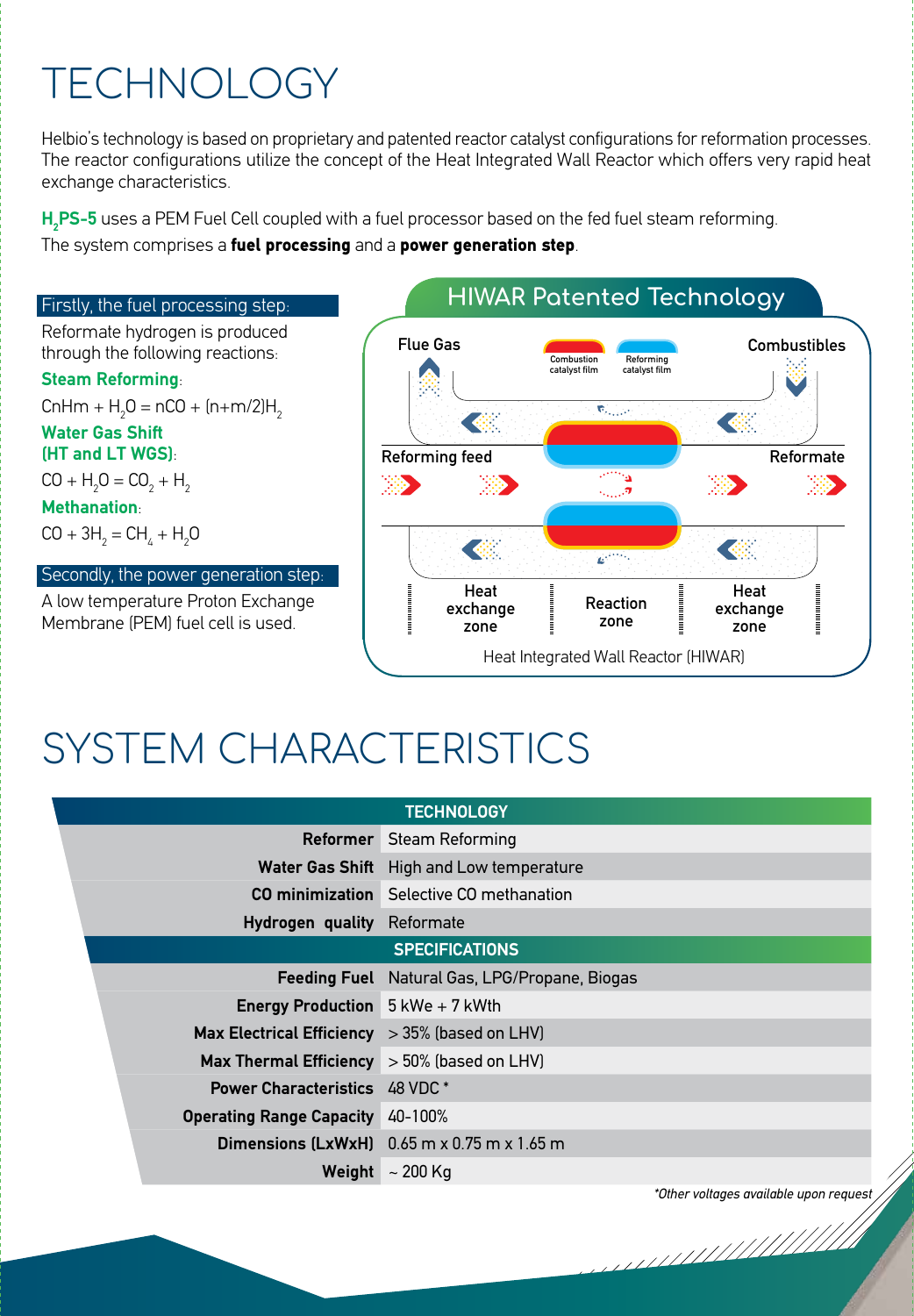

### Energy Efficient | Cost Effective

- $\blacksquare$  Electrical efficiency of  $\mathsf{H}_{2}$ PS-5 is greater than 35% (more than twice the efficiency of common diesel generators)
- **Operating cost (Fuel)** of **H**<sub>2</sub>PS-5 is more than **2 times lower** than that of a conventional diesel generator

 Maintenance cost is expected to be reduced to less than 50% compared to the maintenance cost of conventional power generators due to simplicity of construction

- **Multifuel system, operating with Natural Gas, Propane/LPG or Biogas** 
	- **Dramatically reduced emissions (H<sub>2</sub>PS-5** emits 170 times lower amounts of NOx and HC, 27 times lower amounts of CO than conventional technologies and zero amounts of SOx)
		- **Very low noise and vibration levels** 
			- **Improved safety** (no flames)
		- Excellent performance at partial loads
		- Capable to operate with raw biogas

Helpio

Maria Barat Barat Barat Barat Barat Barat Barat Barat Barat Barat Barat Barat Barat Barat Barat Barat Barat B

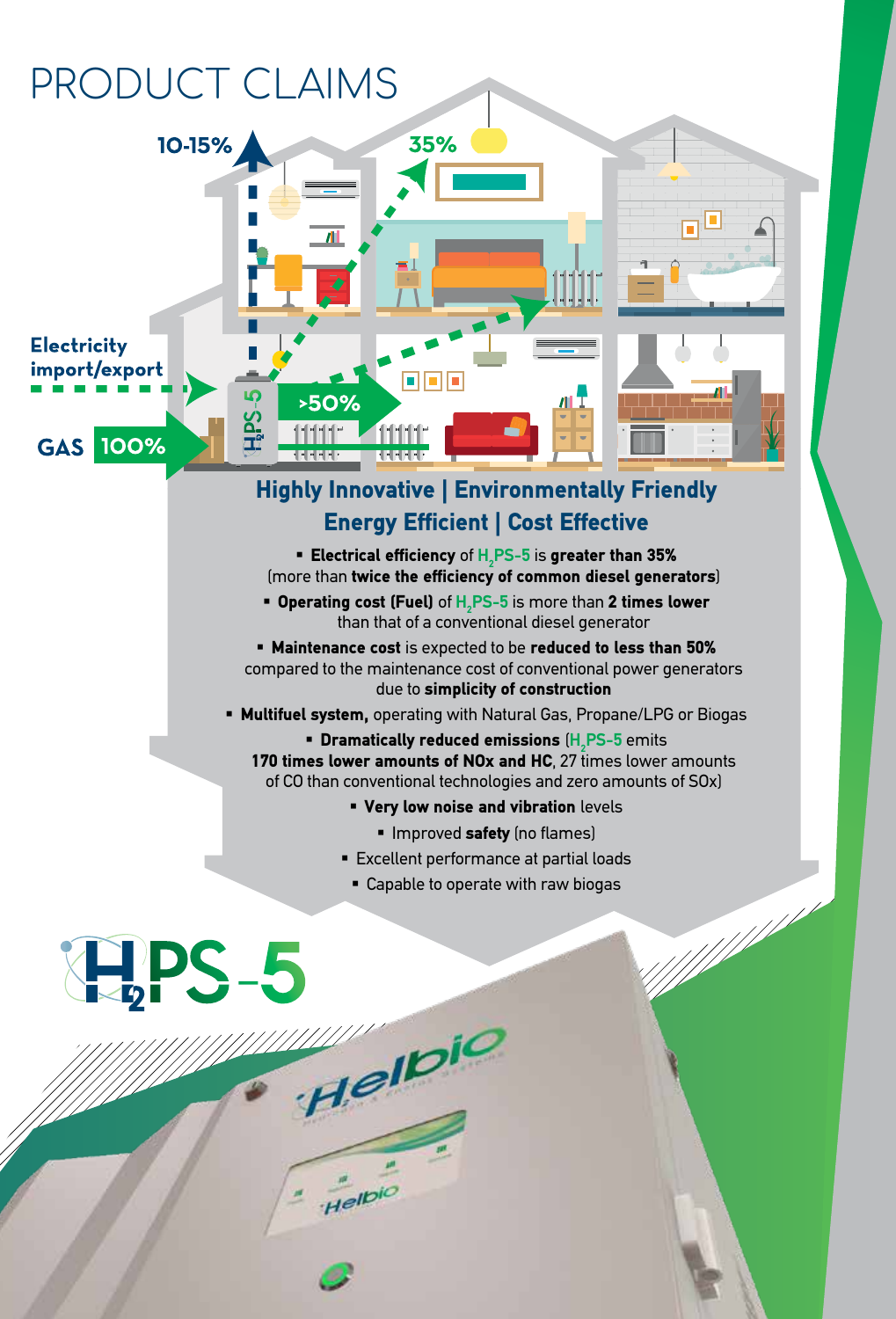# **Eelbio** Hydrogen & Energy Systems

HELBIO is a high-tech company founded in 2001 and based in Patras, Greece specialized in development, manufacturing and marketing of Hydrogen & Energy Production Systems.

THE COMPANY

### Unique selling point and expertise:

- Advanced *Hydrogen and Energy Production Technologies*
- Products based on *Innovative Technologies*, developed in-house
- **Reforming** technology of NG, LPG, Biogas and Bioethanol
	- *Compact and efficient* reactorcatalyst configurations (patented HIWAR concept)
		- •• Reaction engineering and Catalysis
		- **Process design**
		- •• System integration and control
		- **Efficient integration of hydrogen** generation with fuel cells
		- *6 International & European registered patents*, secure Helbio's "freedom to operate "(FTO), enabling a successful Commercialization of existing & new products

## APPLICATIONS

#### **Telecommunication stations**

Telecommunications providers rely on backup power to maintain a constant power supply and to ensure the operability of cell towers. In telecommunication stations, **H<sub>2</sub>PS-5** offers many advantages which include reliability, low maintenance costs, reduced frequency of refueling and reduced cost.

### **On- or off- grid households and other buildings**

Main benefits of using **H2 PS-5** include: energy savings due to high electrical and overall efficiency, reduced (or zero, depending on fuel)  $CO<sub>2</sub>$  emissions, essential elimination of emissions of atmospheric pollutants such as NOx, SOx and particulates, and dramatically reduced noise and vibration level.



### **Sailing yachts and boats**

Βoats longer than 10m need a supplementary power generator for power and/or heat production when docked or in the occasion of failure of the main engine.  $\textbf{H}_{\text{2}}$ PS-5 offers the same attractive characteristics as in any other mobile application: reliable, economic, quiet, vibration free, and emission free operation.



### **Trucks**

The market for Auxiliary Power Units (APU) for trucks represents an interesting potential opportunity for fuel cell power systems. Replacement of diesel engines with a **H2 PS-5** power system will result in significant fuel savings, drastically reduced emission of pollutants and significantly quieter operation.

#### **Small-size farms with biogas availability**

Future and developing markets for **H2 PS-5** include small biogas producers in farms, food industries and food chains. In the biogas field, conventional technologies suffer from unreliable and interrupted operation due to the low heating value of the fuel, which is not an issue for **H2 PS-5**.